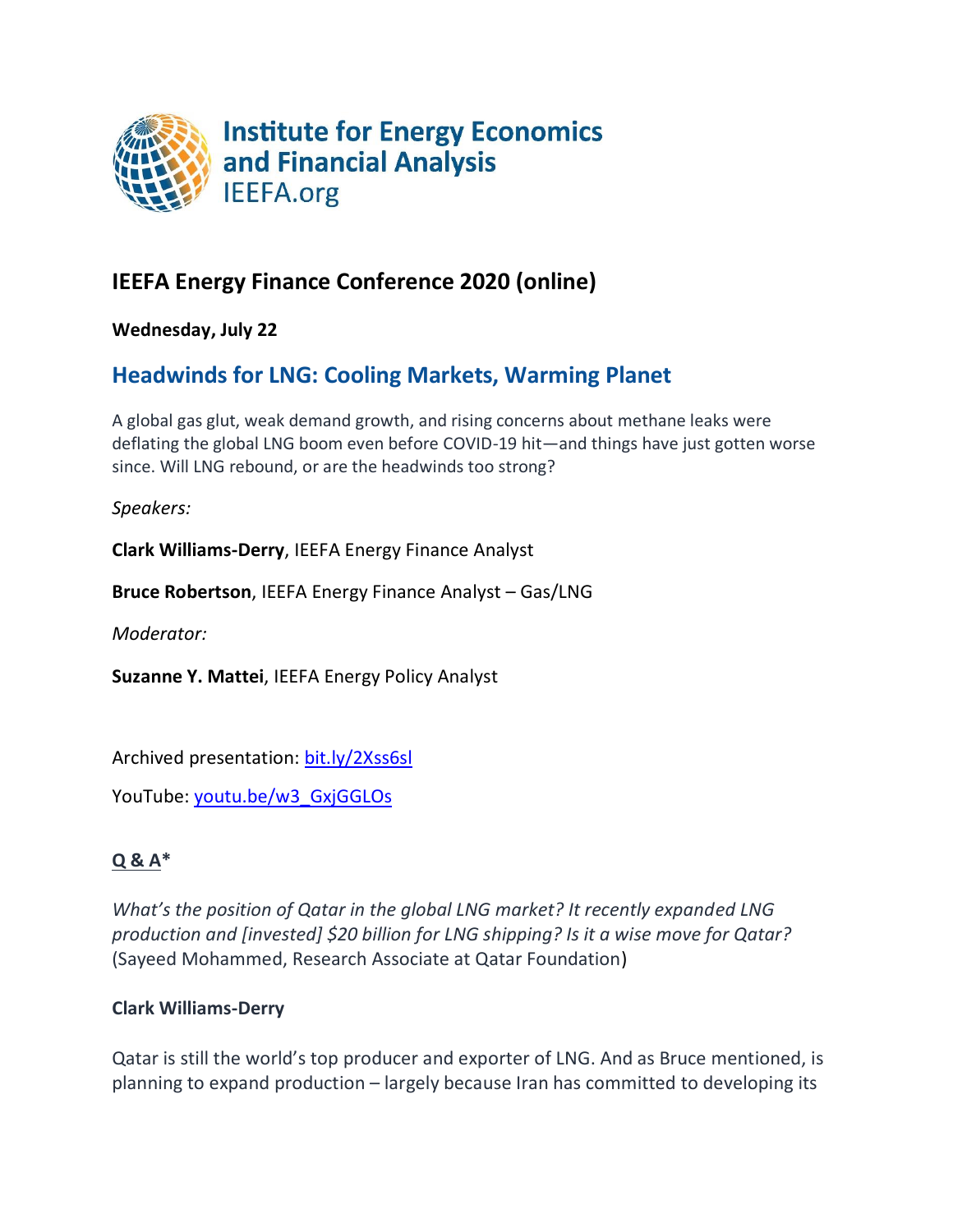half of the North Field, and if Qatar doesn't develop its half, much of the gas will simply flow over to Iran's side.

### **Bruce Robertson**

Qatar is the equal largest producer of LNG along with Australia. The US is by far the quickest growing exporter, as Clark pointed out. It is important to note that in many markets such as China and Europe, much of the gas is supplied by pipeline, not LNG.



*What would you say to someone who told you they want to invest in new U.S. gas?*  (Bryndis Woods, Researcher at the Applied Economics Clinic in Arlington, MA)

### **Clark Williams-Derry**

I think I addressed this in the Q&A. I don't give investment advice, but the big question I'd ask is: what is the investor's tolerance for risk? No matter what part of the industry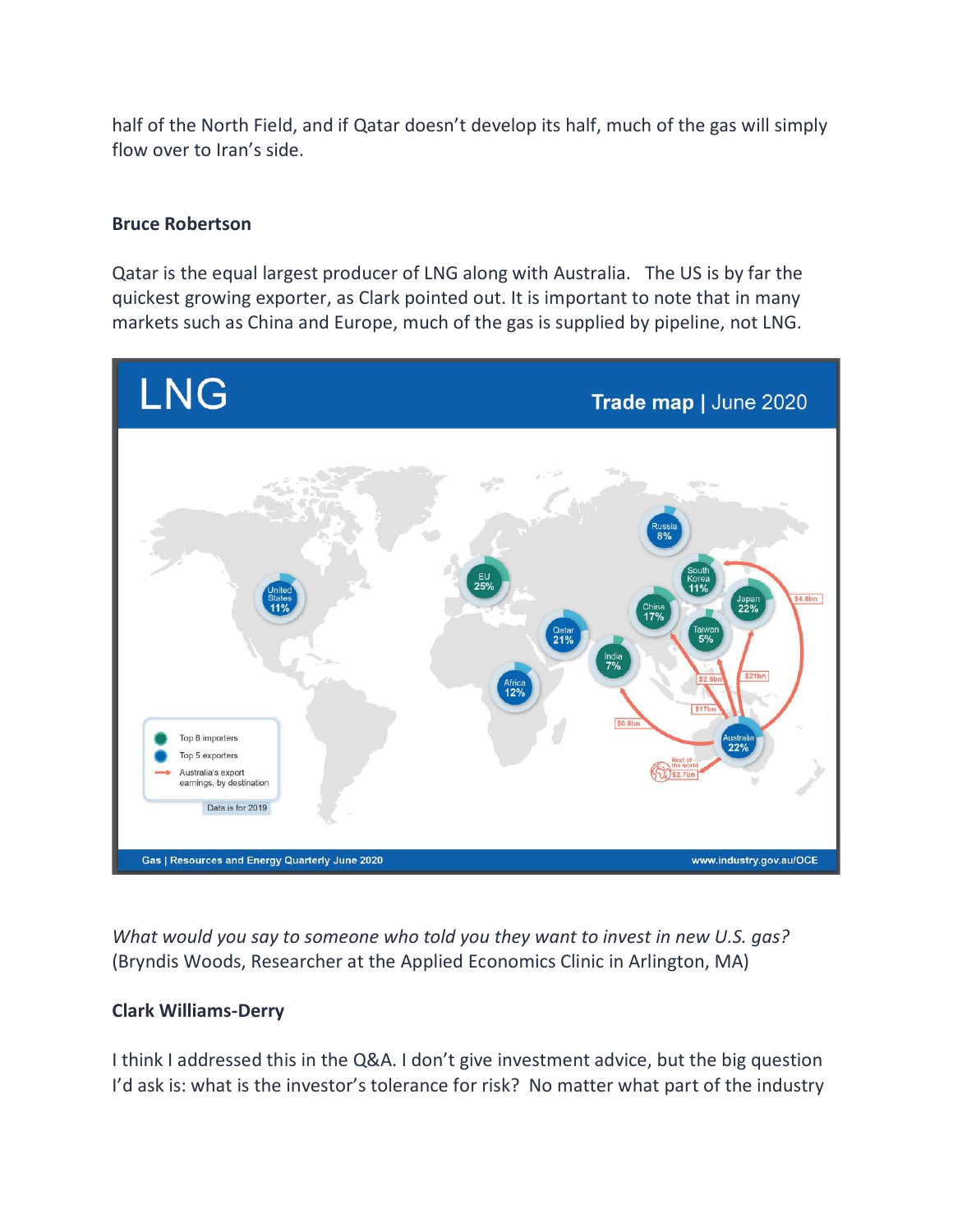you invest in – upstream (production), midstream (pipelines), downstream (e.g., gas plants), LNG – you're in a high-risk environment. There's simply too much gas right now, so the industry faces fierce gas-on-gas competition. It also faces stiff external competition, particularly from wind and solar. Plus, there's the rising risk of assertive climate regulation, and many parts of the global gas industry will face significant regulatory and market risks as a result. Etc.

Another way to answer this question is: because there's such fierce competition from both within and outside the industry, **you have to know exactly what you're doing** when you invest in gas. There's no "safe" or "default" investment, you need to know the whole landscape to pick and choose effectively. The supermajors have racked up a spotty track record in gas investments – just look at some of the major write-downs that have been announced recently. So, you have to out-invest the supermajors to have a hope at a payday here.

## **Bruce Robertson**

Investors in gas face three headwinds.

- 1. Emissions are becoming a much bigger issue. Even in gas-producing states, such as New Mexico, new emissions regulations are raising costs: <https://www.reuters.com/article/us-usa-new-mexico-methane-idUSKCN24M30J> The greenhouse gas satellites are circling the globe measuring methane emissions, exposing the gas industry lies: [https://ieefa.org/wp-content/uploads/2020/03/Is-the-Gas-Industry-Facing-its-](https://ieefa.org/wp-content/uploads/2020/03/Is-the-Gas-Industry-Facing-its-Volkswagen-Moment_March-2020.pdf)[Volkswagen-Moment\\_March-2020.pdf](https://ieefa.org/wp-content/uploads/2020/03/Is-the-Gas-Industry-Facing-its-Volkswagen-Moment_March-2020.pdf) Carbon tariffs will likely be imposed by Europe in 2023, further exposing the industry.
- 2. Large write-offs and persistently poor results are crimping the industry's ability to access debt and equity markets.
- 3. Gas prices are too low for the industry to make money. If prices rise, the industry will face increased competition from ever-falling renewable energy prices.

*Has anyone looked into suing a key gas industry player for lying about their greenhouse gas emissions? Under false marketing laws…or taking it to advertising standards bodies?* (Alex Wilks, Senior Strategist, Sunrise Project)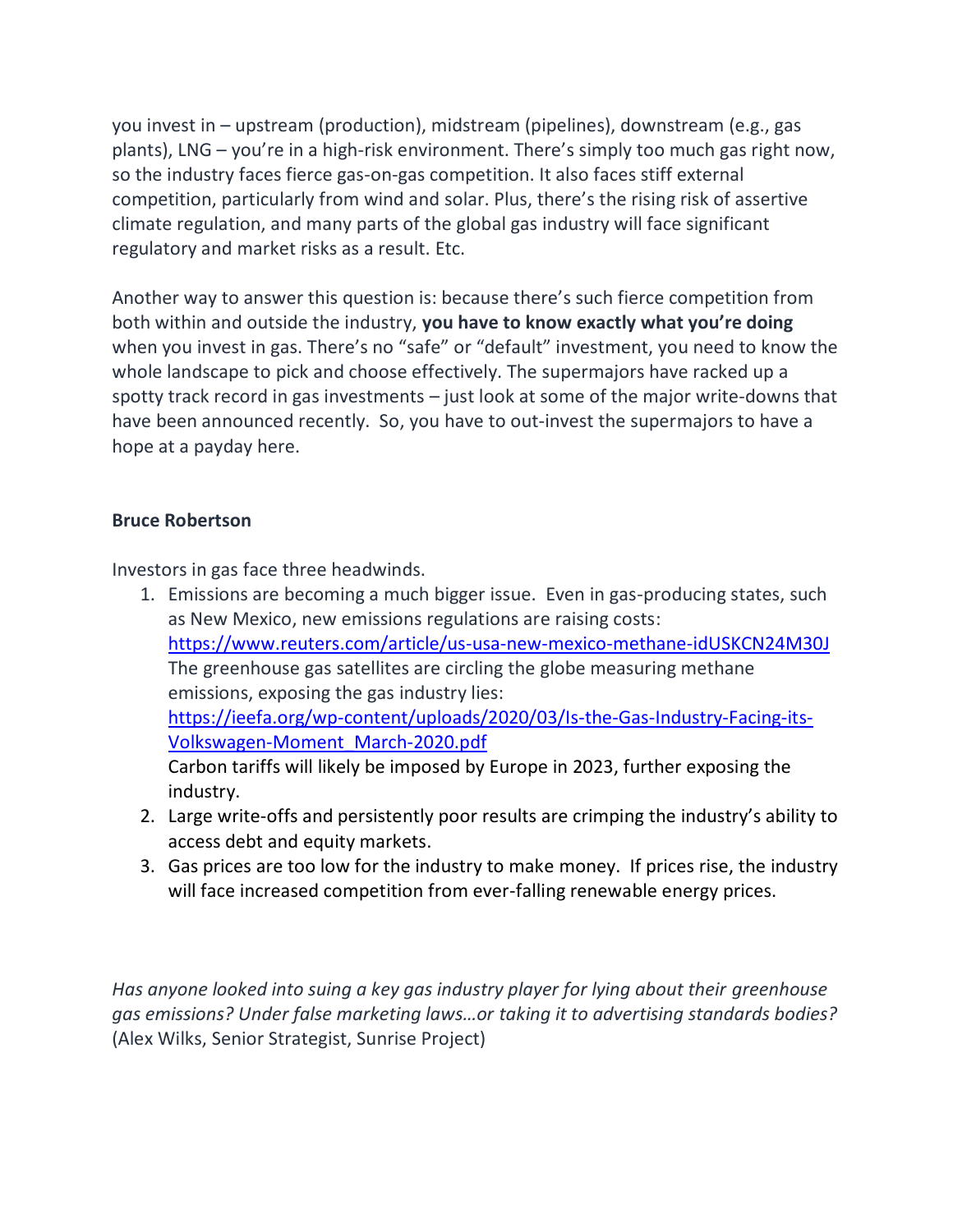## **Clark Williams-Derry**

I don't have any specific information on this, but I imagine that U.S. lawyers are thinking very hard about this.

### **Bruce Robertson**

Its only a matter of time before some smarty-pants lawyer gets hold of this.

*Globally, what is the LNG being used for? I know in the US, gas use is about 1/3 each: buildings, power, and industry, but is that true in other major importing countries, like Japan or other countries in Asia?* (Meredith Wingate, Program Director at Energy Foundation)

# **Clark Williams-Derry**

I haven't looked at this issue too closely, and it's actually a complicated question because the use varies, and specific LNG use in China and India will likely be somewhat different than the overall gas market. So, I'll have to be general. In Europe, most LNG just gets added to the general gas supply. Europe is basically the swing purchaser in the global gas market: it buys LNG when spot prices are cheap, but sticks to pipeline gas and EU production when prices are more expensive. The EU's gas consumption profile is broadly similar to the US, but I don't have details at my fingertips. In China, LNG goes to the major coastal population centers, often in the southeast, where pipeline costs are higher than in the northeast. Gas consumption in China overall is a little more weighted towards industrial and transportation use than residential/commercial and electricity. [Data here.](https://www.iea.org/data-and-statistics/charts/chinese-natural-gas-consumption-by-sector-2005-2023) Data for South Korea – almost entirely LNG – [is here:](http://www.keei.re.kr/main.nsf/index_en.html?open&p=%2Fweb_keei%2Fen_publish.nsf%2Fby_review_monthly%2F17F378896A3F48F3492584F00023B0F5&s=%3Fopendocument%26menucode%3DES165%26category%3DKorea%2520Energy%2520Review%2520Monthly) a little under half goes to electricity, and "town gas" is split roughly 1/3 industrial, 2/3 residential + commercial.

### **Bruce Robertson**

I think that Clark has answered your question!

*Is renewable natural gas as feasible, sustainable, and worthwhile as the gas industry claims?* (Sagal Alisalad, Researcher at Applied Economics Clinic)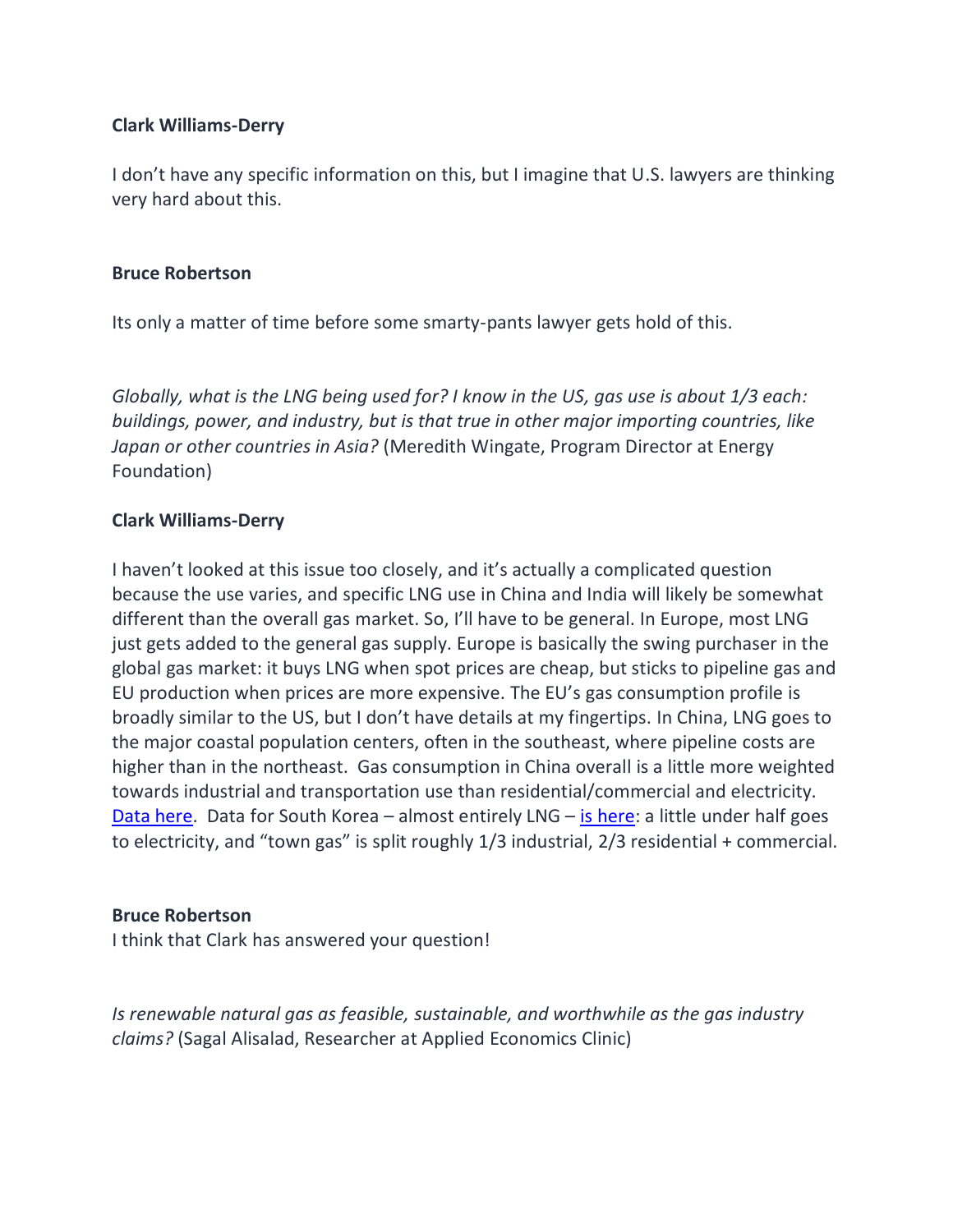## **Clark Williams-Derry**

Again, I haven't looked at this issue too closely, but my understanding is that renewable natural gas may suffer from problems of scale and cost. That is, the easy supply is limited, and as supply scales up, costs escalate.

### **Bruce Robertson**

Renewable natural gas is currently a niche producer. I am unaware of any projects at scale.

*How is the Marcellus/Utica shale factoring into export strategies of the oil/gas industry?* (Philip Johnson, Senior Program Director for Environment & Health, Heinz Endowments)

# **Clark Williams-Derry**

Great question! So far, to my knowledge only the Cove Point LNG facility in Maryland directly sources from Marcellus/Utica. There's a smaller-scale LNG export proposal in New Jersey, which would source from an LNG facility in Wyalusing, Pennsylvania. The Elba Island LNG facility in Georgia, I'm not so sure about – possibly a mix of sources. But more generally, the entire US LNG buildout hinges on **low cost gas**. The more US gas costs rise, the harder it is for US LNG supplies to compete on the global market. As a result, the US gas buildout likely hinges on continued overproduction in the Marcellus/Utica. Conversely, after the recent collapse [in prices and demand], the gas industry may need higher prices to stimulate drilling. Marcellus/Utica rig count is now down about 56% from one year ago, and down 31% since the beginning of the US coronavirus-related lockdowns in March.

What I'm suggesting here is that the interests of the LNG industry and of gas producers aren't quite in sync. The LNG industry needs prices to stay low, and the gas industry wants prices to get higher. The "Goldilocks zone" – prices not too high, not too low – depends on various circumstances, but at the moment, I'm not sure that there's much of a Goldilocks zone at all.

"Associated gas" production – that is, gas production that's essentially a byproduct of oil production – throws a monkey wrench into things. Oil drilling in the Permian and Bakken has fallen more dramatically than gas drilling. If associated gas production falls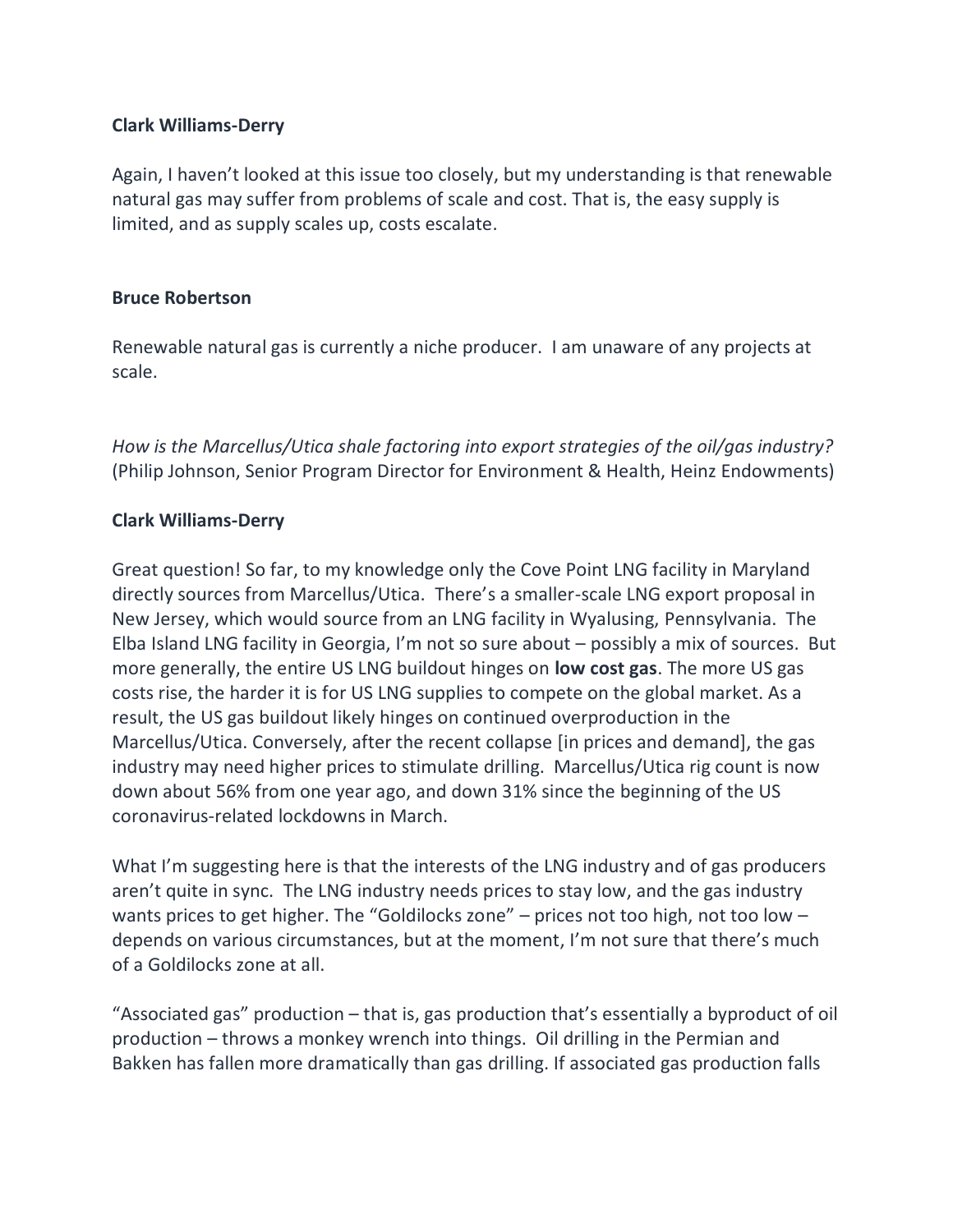at the same time that international LNG prices rise, that could filter through as price volatility and spikes for US gas.

#### **Bruce Robertson**

A comment to add on the US market is that with the operating rig count down 73% year-on-year in the US it is likely that US production will fall considerably late in 2021. This could lead to a considerable price spike.

# The US fracking industry is imploding

**Essentially the number of operating drill rigs in the USA has fallen 73% in** the last 12 months.

| Area          | Last<br>Count   | <b>Count</b> | Change<br>from<br><b>Prior</b><br><b>Count</b> | <b>Date of</b><br><b>Prior</b><br>Count | Change<br>from<br>Last<br>Year | <b>Date of</b><br>Last<br>Year's<br><b>Count</b> |
|---------------|-----------------|--------------|------------------------------------------------|-----------------------------------------|--------------------------------|--------------------------------------------------|
| U.S.          | 17 July<br>2020 | 253          | -5                                             | 10 July<br>2020                         | $-701$                         | 19 July<br>2019                                  |
| Canada        | 17 July<br>2020 | 32           | $+6$                                           | 10 July<br>2020                         | $-86$                          | 19 July<br>2019                                  |
| International | June<br>2020    | 781          | $-24$                                          | May<br>2020                             | $-357$                         | June<br>2019                                     |

. There have been 14 North American oil & gas bankruptcies in Q2. A total of 19 oil & gas bankruptcies so far this year, restructuring US\$13.1 billion in debt. Total Oil and Gas bankruptcy debt since 2015 is US\$135 billion



<https://rigcount.bakerhughes.com/> https://www.haynesboone.com/- /media/files/energy\_bankruptcy\_reports/oil\_patch\_bankruptcy\_monitor.ashx?la =en&hash=D2114D98614039A2D2D5A43A61146B13387AA3AE

*Question for Clark—is it the shortage pipelines, or terminals? Or financial constraints?* (Zorka Milin, Senior Legal Advisor, Global Witness)

**Clark Williams-Derry**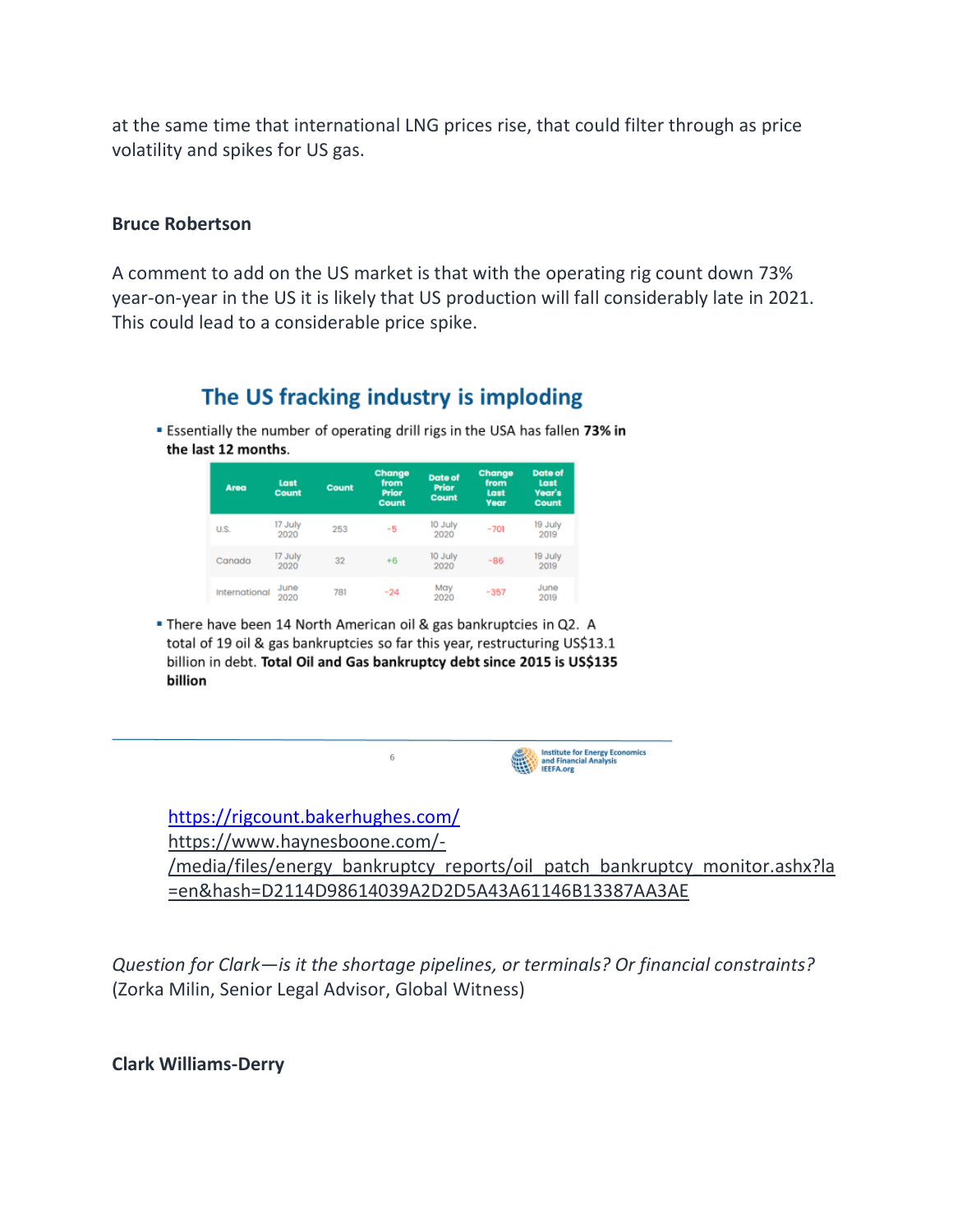Actually, I'm not sure of the question here. Right now, in my opinion, there's too much of everything. Too many LNG terminals, too much gas, too much pipeline. Everything is in such a state of oversupply that profits have vanished. The only place you can say that there's "not enough" pipeline is in parts of the Permian where methane is being simply flared or vented, with disastrous climate consequences. Even there, the right solution might be regulation and limits on excess/unneeded oil production, rather than new pipelines.

*Hi, I just came off an LNG industry webinar on prospects for global floating storage and regasification units - LNG's plug and play infra. They were not mega-bullish, but still confident. For FSRU [NB: Floating Storage Regasification Unit] financing in developing countries, they are pinning a lot of hope on the multi-lateral development banks and export credit agencies. This is like a rewind to post-crisis 2009 and the MDBs/ECAs piling in to support thermal coal. Where are we at with making coordinated headway on the public FIs and LNG? The industry's long-standing crazy economics are no barrier to the*  sovereigns continuing to prop it up (see Mozambique LNG recently). (Greig Aitken, Wood Mackenzie)

# **Clark Williams-Derry**

Great question, but I should probably defer to someone who knows the public FI space better. As discussed in the Q&A, my own sense is that many public FI's are still happy to subsidize questionable projects, but I honestly can't provide more detail than that.

### **Bruce Robertson**

In developing countries, often the problem is not the FSRU import terminals but the ability to use and pipe the gas once it is onshore. In many countries basic pipeline infrastructure simply doesn't exist.

*Peak fracked gas seems to be on the books fairly soon. What will happen to the global LNG market that happens? Gas can't really compete on many markets in the long run unless it's super cheap, can it?* (Kjell Kühne, Director, Leave Fossil Fuels in the Ground Initiative [LINGO])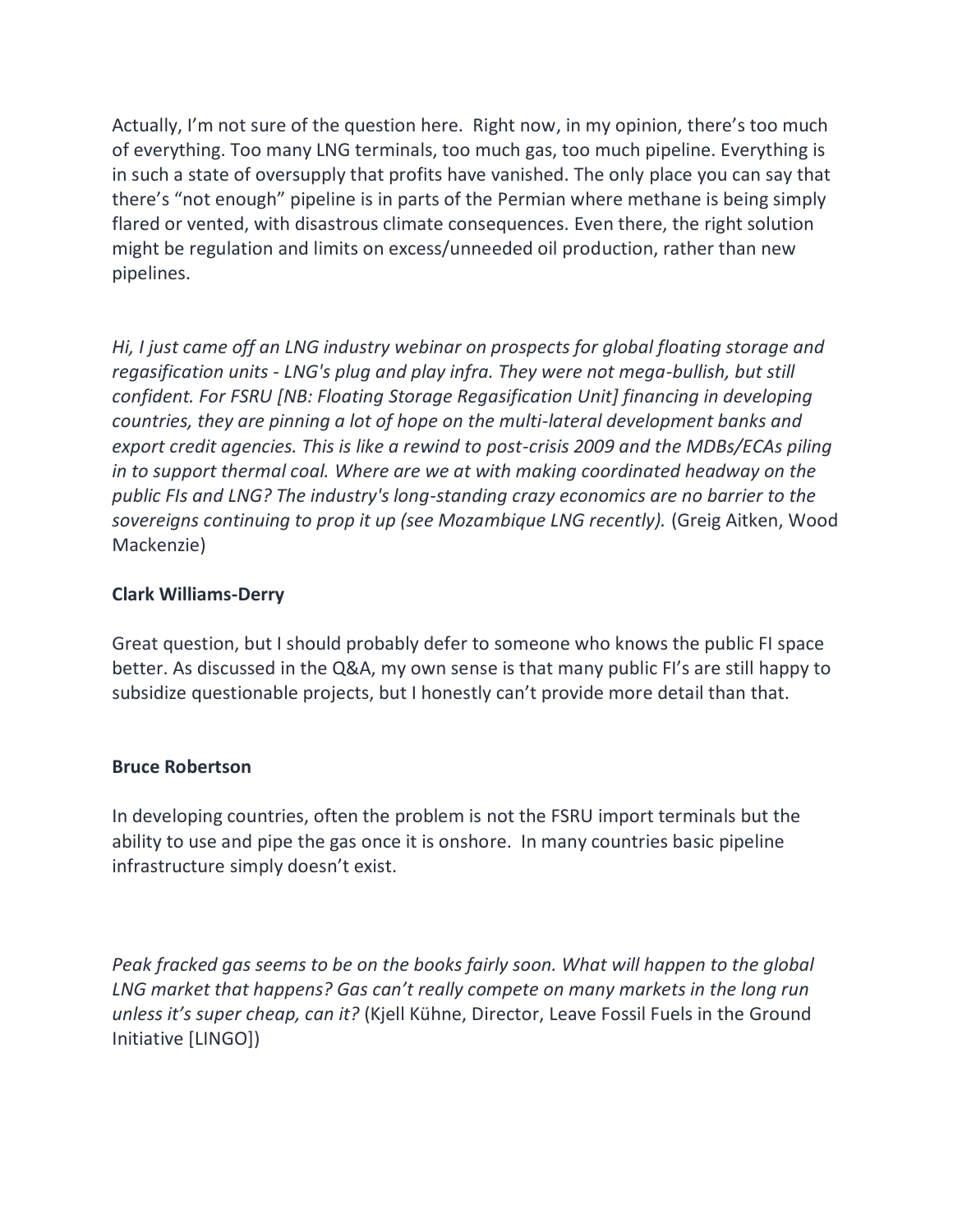## **Clark Williams-Derry**

I'm not going to comment on whether I think a "peak" in fracking is imminent. I'll just say – maybe! As for what happens then – it's actually hard for me to say. But in general, the higher US prices go, the less competitive US LNG becomes in global markets, compared to lower-cost supplies in Qatar, western Australia, and elsewhere. So "peak fracking" would likely have two effects: first, it would slow/stall the US LNG build-out due to higher US feedstock prices that crimp profit margins; second, it could reduce the long-term global LNG supply glut, potentially lifting LNG prices & making international LNG spot prices more volatile.

But really, a lot is going to hinge on global gas & LNG demand trends – and most of those forecasts have to be revised and recalibrated post-COVID.

### **Bruce Robertson**

I think that this chart illustrates where we are pretty graphically



# US liquefied natural gas exports have declined by more than half so far in 2020

I think that with the rig count down 73% this year and exports down 50%, it will take a long time for the USA to return to the production records set this year.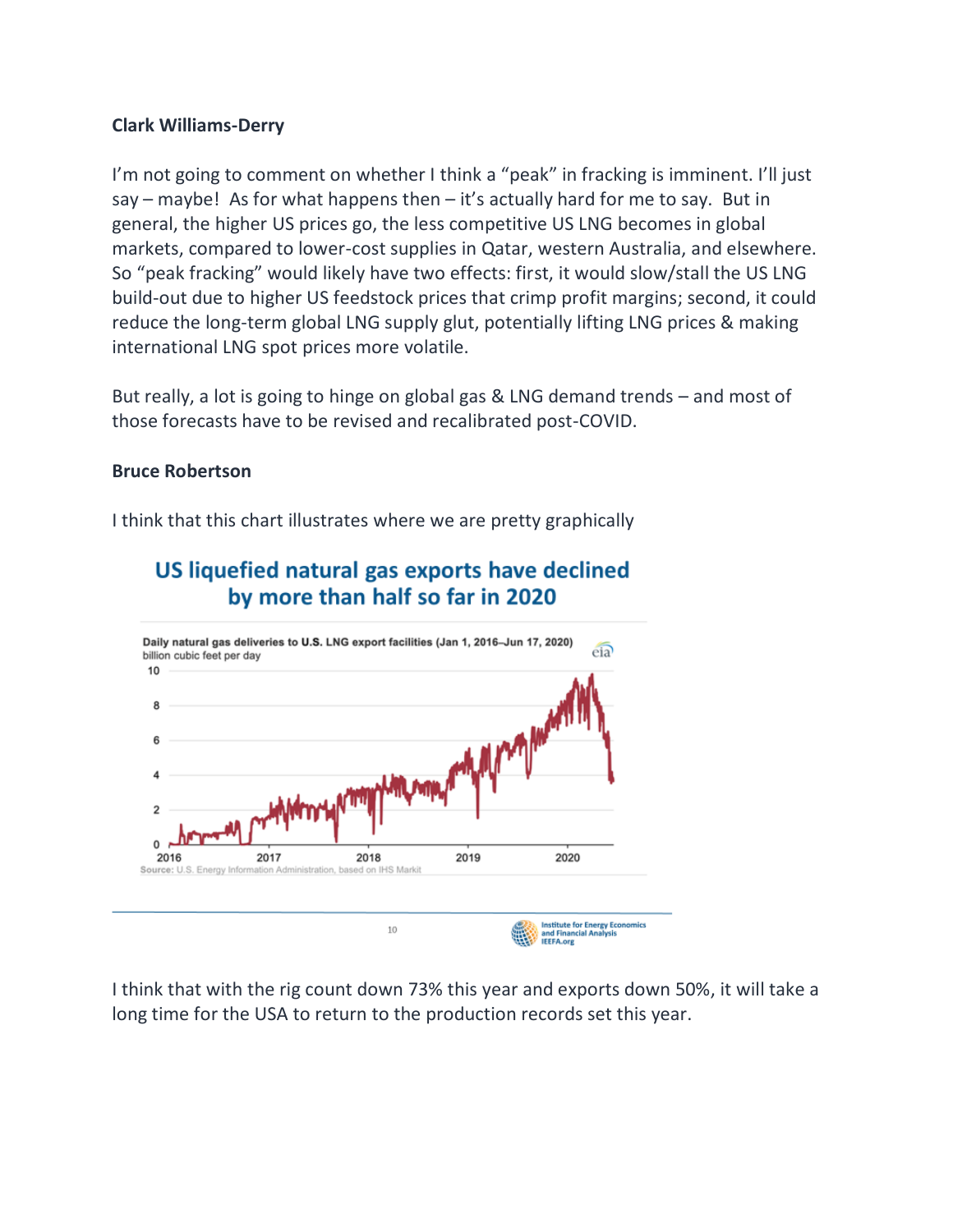*Given that the climate impacts of fossil gas (and especially LNG) are still systematically underestimated by industry and financial players, and therefore not priced in, does fossil gas face especially acute stranded asset risks? I'm thinking especially of LNG infrastructure, given how capital-intensive it is.* (Jason Disterhoft, Senior Campaigner, Rainforest Action Network)

# **Clark Williams-Derry**

That's a really interesting point. As I mentioned today, US LNG facilities are currently running at about 25-40% capacity; for the time being they're "stranded," though the contracts are still providing revenue.

Longer term, I think there's real risk in places that implement carbon or emissions pricing of LNG simply getting priced out of the market, particularly in certain jurisdictions. Even without a carbon price, LNG faces various climate-related regulatory risks. I suspect, but do not know, that some of these forces & risks will come into play when the current round of US LNG contracts begins to expire.

# **Bruce Robertson**

Yes. Stranded asset risk will be compounded by the methane-measuring satellites that are currently in operation. Europe is also looking at introducing carbon tariffs in 2023.

*Analysts are very bullish on future LNG demand growth, in India especially. They tend to see the LNG glut easing by the late 20s due to rising demand in south and southeast Asia especially. Are they too optimistic?* (Lorne Stockman, Research Analyst at Oil Change International)

# **Clark Williams-Derry**

Before COVID, we were seeing analysts predicting a global LNG shortfall by the mid-2020s. Some are still saying the same thing.

I'm no expert on India. But my own opinion is that India's demand is going to be particularly price-sensitive, because from what I've read, the country actually needs to build out a LOT of infrastructure to support the "bullish" scenarios for India's gas demand. That's different from, say, Japan or South Korea, or even parts of China, where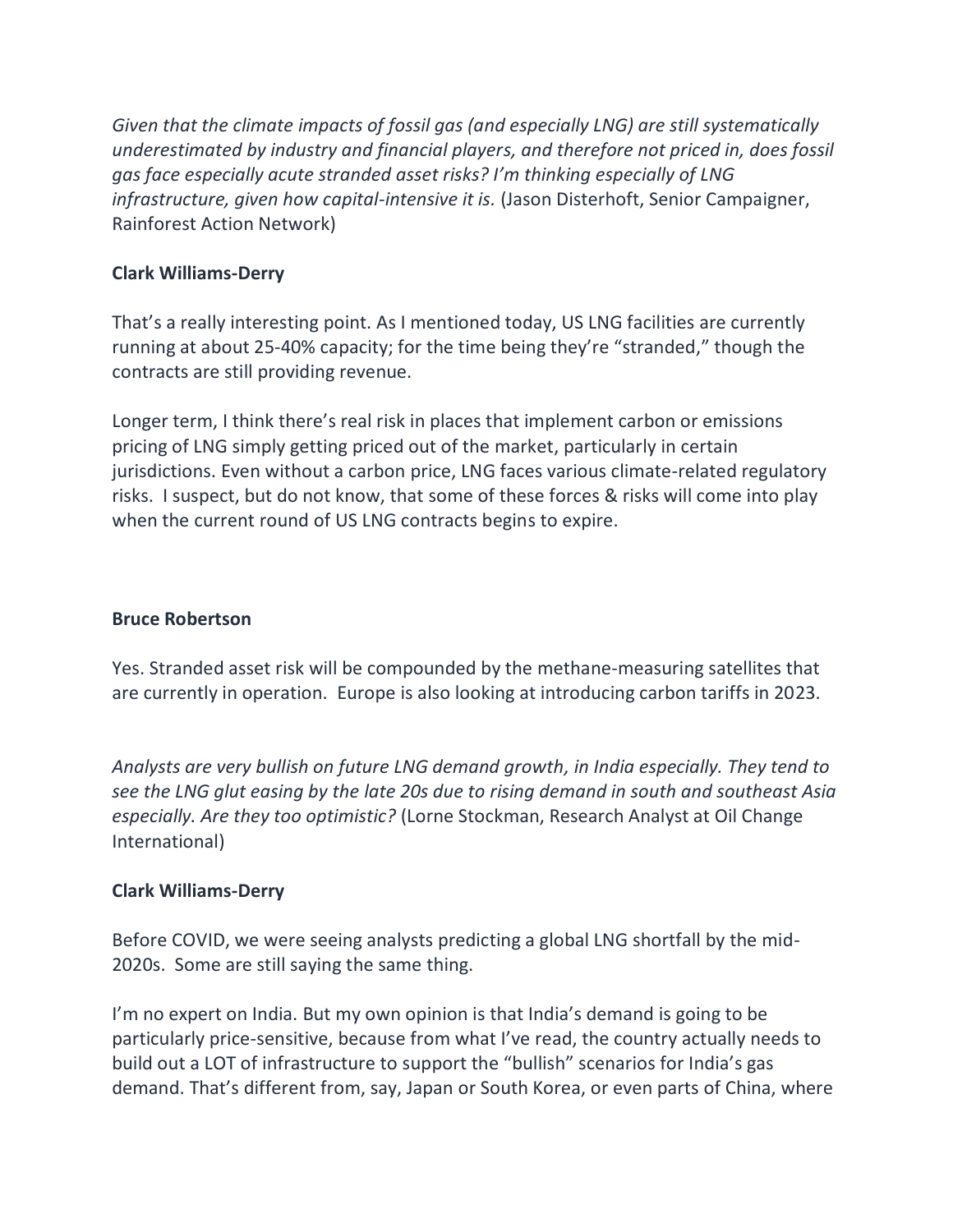the basic infrastructure is already there. India would need to build pipelines, industrial facilities, power plants, etc. That makes gas demand growth more capital-intensive in India than elsewhere, which in turn, makes the entire project more sensitive to longterm LNG price assumptions.

#### **Bruce Robertson**

The Indian market is particularly price-sensitive and historically, demand from this market has come and gone with price fluctuations. Demand for LNG in India will rise strongly with current prices and fall next year when prices rise. The infrastructure problem is particularly acute in India. They simply don't have the gas pipelines to reticulate the product.

*If drillers need higher prices to be profitable, and more gas diverted to exports pushes up Henry Hub prices, it seems reasonable to assume US domestic gas prices will rise. But will that then hasten an energy transition as renewables undercut gas in power generation?* (Nicholas Cunningham, independent Journalist)

### **Clark Williams-Derry**

I think this is right! It's one of the many inherent contradictions in the gas market: the market needs low prices in order for gas demand to grow, and it needs higher prices in order for gas producers to produce the cash they need to service their debt and reward investors. I like to think of a 'Goldilocks zone' where prices are low enough to stimulate demand, high enough to produce profits, and not so high that they encourage the alternatives. I don't know what that "zone" is anymore – but it strikes me that it's shrinking, and may actually no longer exist. That said, the "Goldilocks zone" isn't a fixed price, and can depend on various external forces: the pace of technological shifts, environmental policy, tax policy, etc.

### **Bruce Robertson**

The gas industry is in a cleft stick. At current prices they can't make money. If prices rise too much, then renewables will eat them.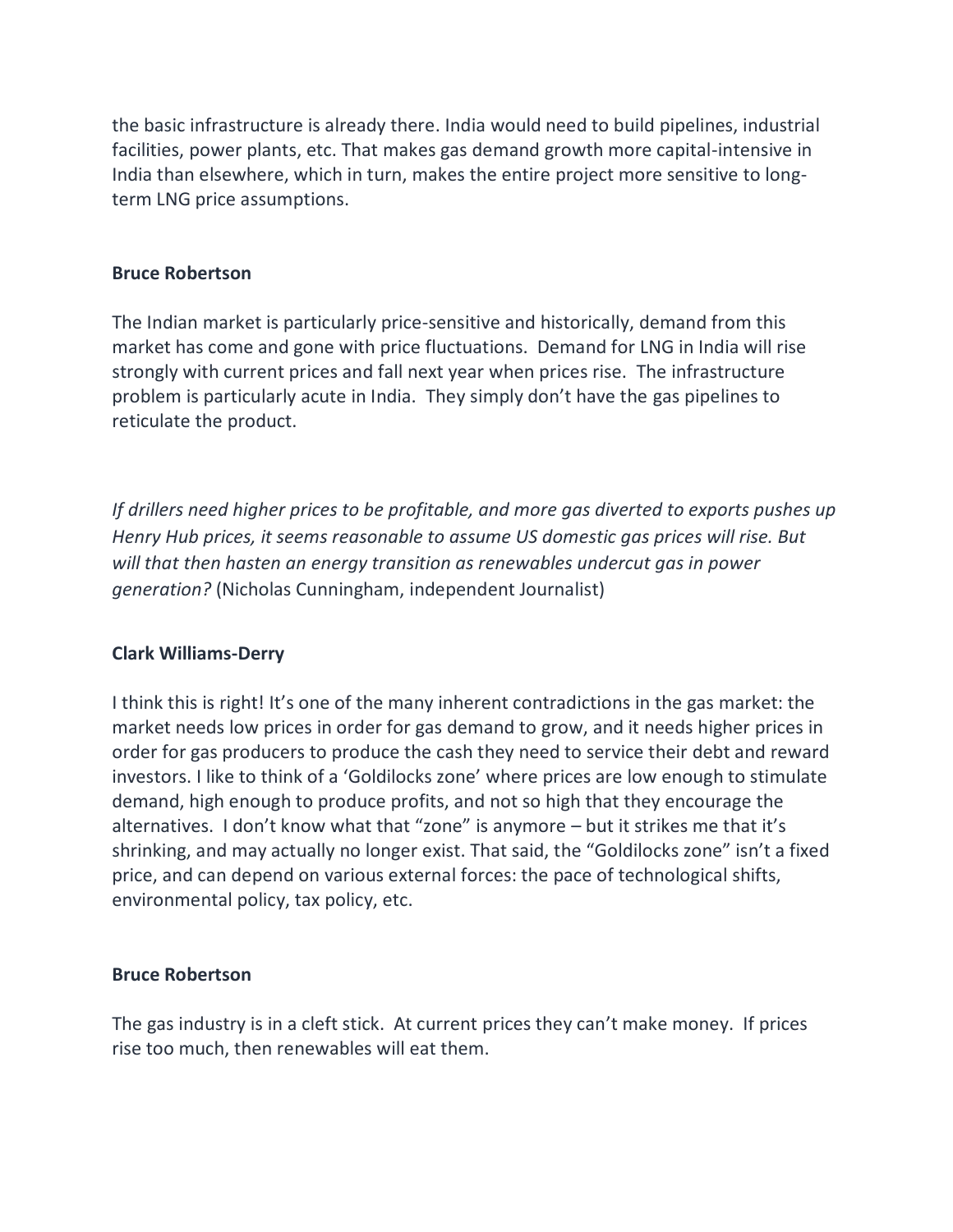*If the industry can't make money at these prices and yet renewables are now competitive with gas in much of the world, when gas prices rise, how will they compete with renewables?* (Justin Mikulka, DeSmog blog)

## **Clark Williams-Derry**

Great question, and I'll give the same answer that I gave to Nick Cunningham above.

### **Bruce Robertson**

As above

*Projects that are not yet financed are obviously vulnerable to collapse. What are the risks to LNG projects like Mozambique LNG which have already secured full financing and are in (their) construction phase?* (Douglas Norlen, Program Director, Friends of the Earth Action)

## **Clark Williams-Derry**

I'm probably not telling you anything you don't already know, Doug, but the risks of a project collapse are lower if the funding is fully committed and construction has started. From a financial perspective, project developers look at any money they've already spent as a sunk cost, meaning that they ignore anything they've spent so far.

For example, look at Shell's P[relude floating LNG project,](https://www.forbes.com/sites/timtreadgold/2020/06/23/shells-12-billion-lng-experiment-becomes-a-big-headache/#5b0073f21107) which went 45% over budget and was recently impaired by billions of dollars. The project's problems were well understood for a long time, but Shell plowed ahead anyway in part because of its "sunk cost" problem. (As poker players say, *In for a dime, in for a dollar*.)

### **Bruce Robertson**

LNG is a very capital-intensive business. Once the costs of an LNG plant are sunk, generally they operate right down to their marginal costs. On the East Coast of Australia, the three Coal Seam Gas to LNG projects have seen write-offs of over \$20bn with no end in sight.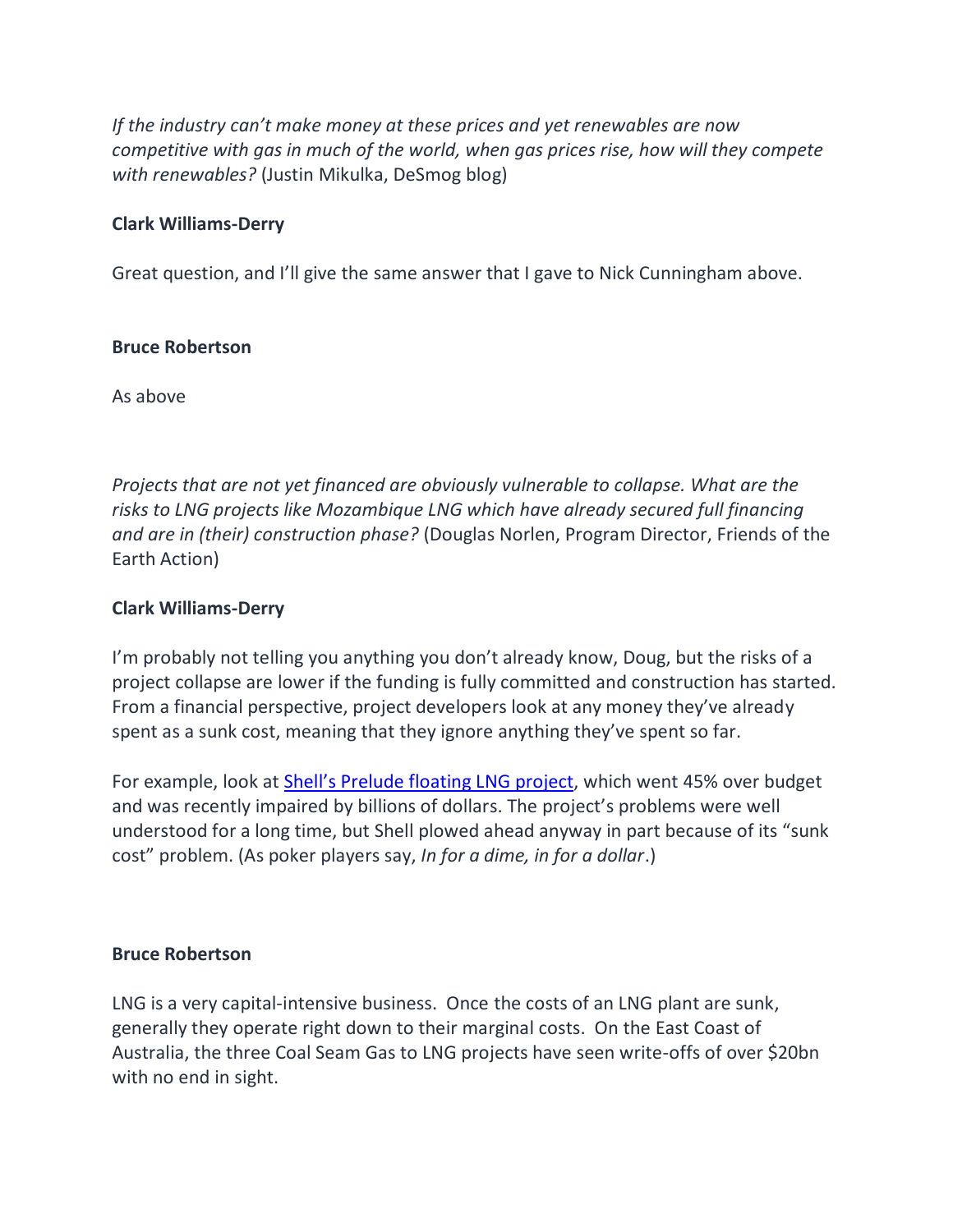*How do you evaluate disruption risks on (the) demand side for gas (and hydrogen) use in heating and in heavy industry – e.g. from efficiency or new processes? Power seems to be the easier part of the story.* (Lisa Fischer, Senior Policy Advisor, E3G)

## **Clark Williams-Derry**

Just an opinion: I think that there are potential "technology leapfrog" risks to bullish LNG demand scenarios. Growth scenarios tend to assume that developing economies (southeast Asia, for example) will follow the same trajectory as other developing economies did a few decades ago (e.g. South Korea). Yet I think it's at least plausible to think that over the next two decades we'll see technological improvements that allow developing economies to skip over some phases of fossil fuel demand. For gas, I think this is especially true for areas that don't have much need for space heating. But I'm certainly no expert here, I'm mostly just thinking out loud.

#### **Bruce Robertson**

Technology is always hard to evaluate, all that we know is that the changes it wreaks can be rapid and deep.

*What predictions do you have for the impacts of rising prices on the petrochemical buildout in the US? How much will prices need to rise to drive off new investments in facilities relying on (m)ethane as a feedstock?* (Jordan Luebkemann, associate attorney, Earthjustice)

### **Clark Williams-Derry**

Great question, but I'll leave that to my colleagues who follow petrochem more closely than I do!

#### **Bruce Robertson**

Likewise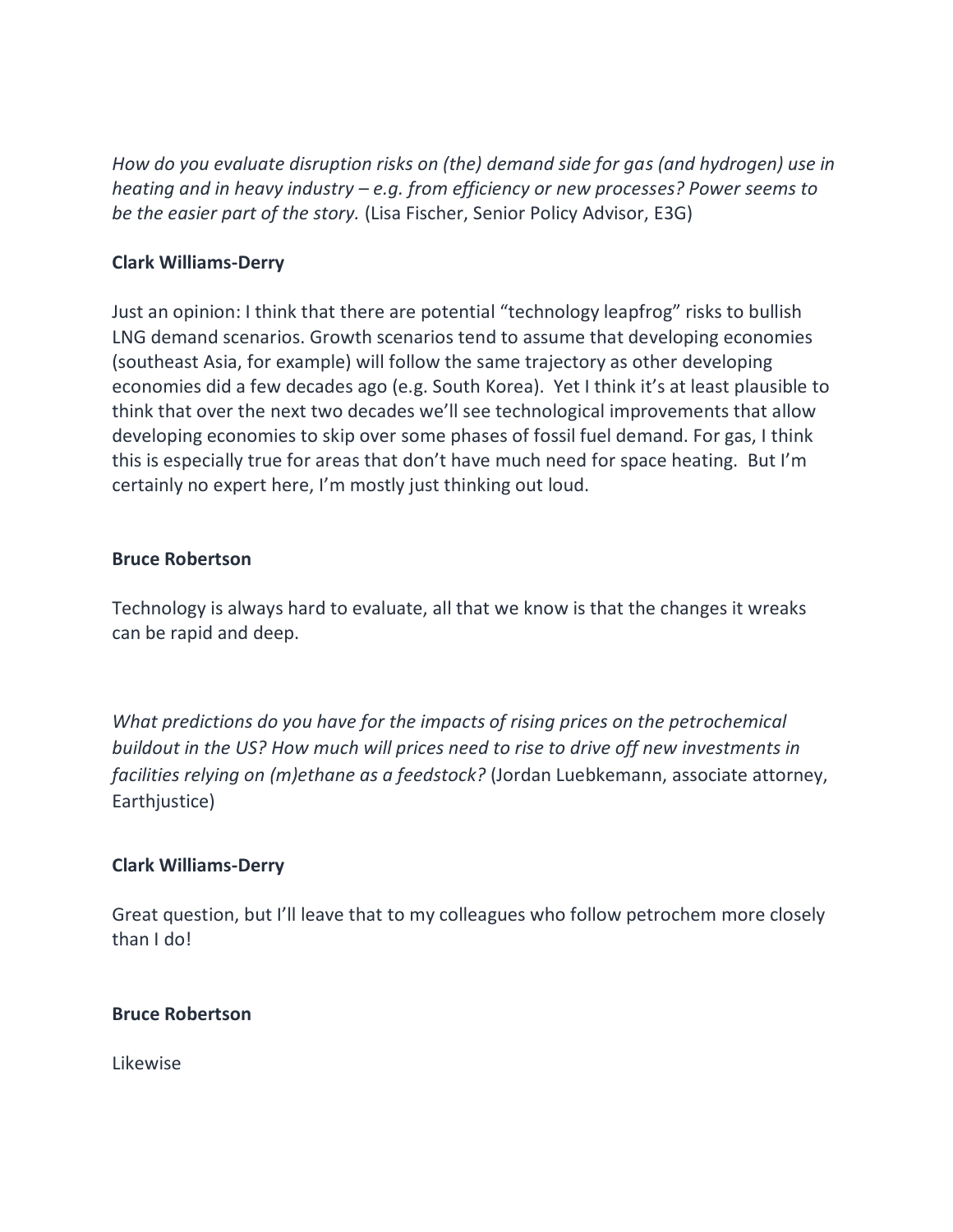*Given some of the stranded LNG assets still make money due to off contracts: what is the possibility for triggering force majeure linked to COVID?* (Heike Mainhardt, senior advisor, Urgewald)

## **Clark Williams-Derry**

Depends on the contract. In the US, the contracts I've seen are very clear: the buyers still have to pay liquefaction fees even if the buyer never takes delivery of LNG. This encourages LNG buyers to think of the liquefaction fees as sunk costs.

In other markets we've seen some force majeure declarations and contract renegotiations that could have some impacts on LNG producers that don't have strong contracts.

### **Bruce Robertson**

Contracts vary from project to project. In Australia most have some quantity variance and force majeure clauses. To date there have not been total defaults and volumes are holding up better than in the USA.

*Clark: Rhodium Group recently assessed that low gas prices, over longer term (10-20 years), undermines US domestic build-out of REs (and continuation of existing nuclear). What do you think?* (Alan Yu, Director of International Climate Policy, Center for American Progress)

# **Clark Williams-Derry**

Yeah, sustained low gas prices could be bad for renewables.  $\langle \cdot \rangle$ 

The questions then become – how low, for how long; how stable, how reliable are the low prices; and what are the costs for renewables? We're quickly approaching the point where renewables + storage outcompete gas on price in some markets & locations, and renewables costs keep dropping.

I'm not an expert enough to know at what gas price points we're likely to see slowdowns in renewable uptake.